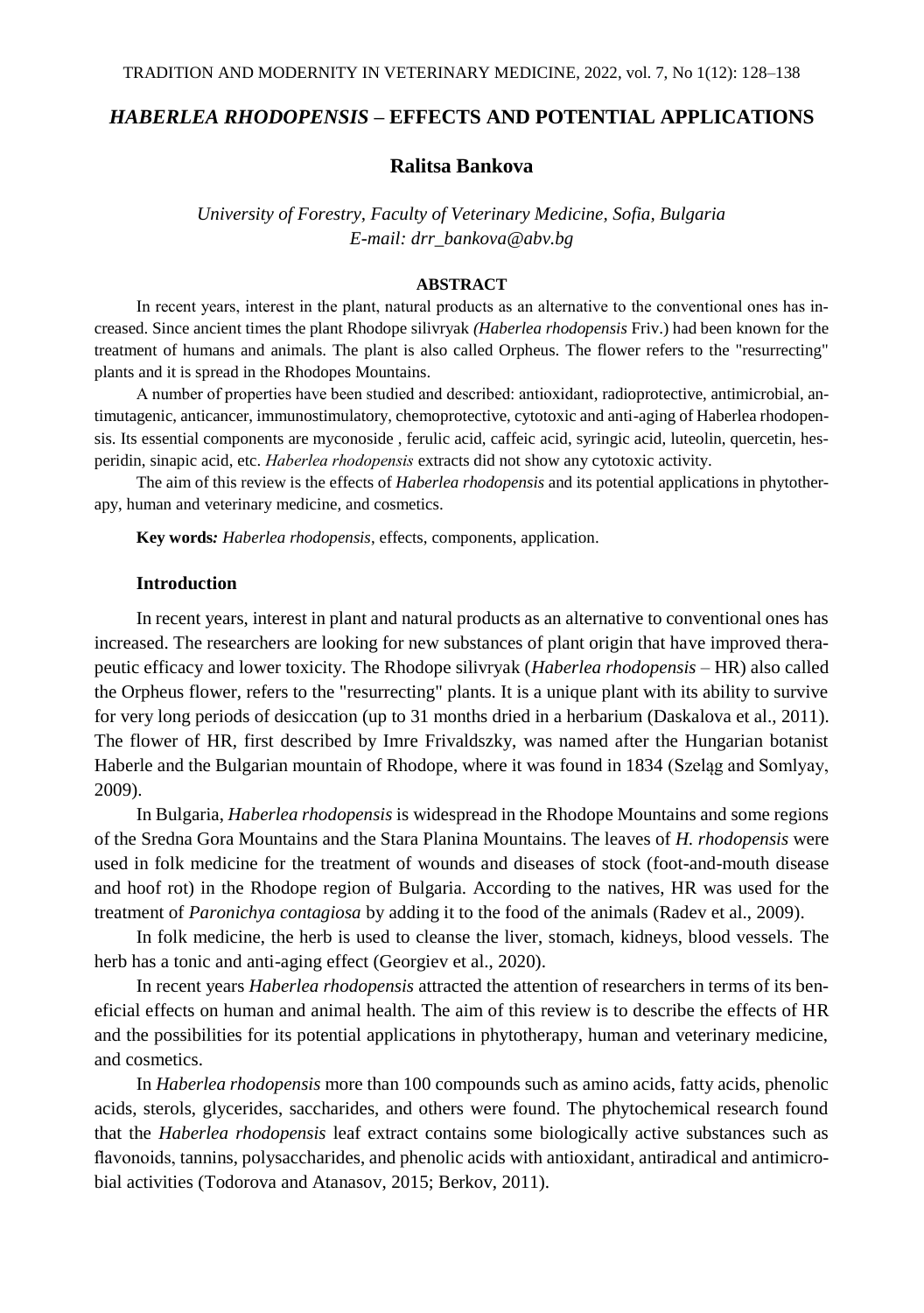The *Haberlea rhodopensis* extract (HRE) contains high levels of flavonoid antioxidants. Some phenolic compounds were identified: phenolic acids (ferulic acid, stearic acid, caffeic acid, and pcoumaric acid, sinapinic acid, etc.), flavonoid aglycones and glycosides (luteolin, hesperidin, quercetin, myricitin, rutin, etc.). The extensive spectroscopic analyses (HPLC) showed two phenolic glycosides – myconoside and paucifloside, together with three flavone C-glycosides: hispidulin-8- C-(200-O-syringoyl)-bglucopyranoside, hispidulin 8-C-(6-O-acetyl-b-glucopyranoside), and hispidulin 8-C-(6-Oacetyl-2-O-syringoyl-b-glucopyranoside) (Ebrahimi et al., 2011).

The studies of water and alcohol extracts of *Haberlea rhodopensis* showed unique medical and pharmaceutical potential, related to their antioxidant, free radical-scavenging activities, antioxidant skin effect, radioprotective, anticlastogenic, chemoprotective, cytoprotective, antimicrobial, antimutagenic, immunological, anticancer, and anti-aging effects. The *Haberlea rhodopensis* extract lacks any cytotoxic effect and could be used in phytotherapy, human and veterinary medicine, and cosmetics (Todorova and Atanasov, 2015; Todorova et al., 2017).

#### **Antioxidant potential and free radical-scavenging activity**

Under physiological conditions the free radicals formed were maintained at a constant level by endogenous and exogenous antioxidants that neutralize the them (Sies, 1997). Oxidative stress occurs when the production of free radicals exceeds the detoxification capacity, leading to biological damage (Georgiev and Gocheva, 2014). Due to their ability to directly oxidize and damage DNA, proteins, and lipids, free radicals play a key role in the pathogenesis of several diseases such as diabetes mellitus, cataract, respiratory diseases, cardiovascular diseases (hypertension and atherosclerosis), neurodegenerative disorders (Alzheimer's disease, Multiple sclerosis, and Parkinson's disease), rheumatoid arthritis and in various cancers (breast, prostate,,colorectal, bladder, lung cancers) (Phaniendra et al., 2015). Antioxidants are agents that eliminate reactive oxygen species (ROS), prevent their formation, or repair the damage they cause (Odabasoglu et al., 2010). Phenolic compounds, accumulated in high amounts in ressurection plants, are major contributors to the antioxidant activity of HRE (Mihaylova et al, 2014).

The biologically active substances in HRE prevented the formation of free radicals or scavenged them by interacting with them, increased the levels of cellular antioxidant enzymes, enhanced the mechanisms of DNA repair. The antioxidant, antiradical, and antimicrobial activities of HRE may be explained by the presence of phenolic compounds (phenolic acids, flavonoids, and polyphenols) accumulated in high amounts in HR (Todorova and Atanasov, 2015; Mihaylova et al, 2014). It is considered that phenolic compounds in HR can protect the cell membranes against drying and free radical-induced oxidation (Berkov et al., 2011). They are widely used for the prophylaxis and treatment of diabetes, inflammatory diseases, cancer, and different oxidative stress-related diseases (Kumar and Goelb, 2019).

In a study, it was found that antioxidant enzymes such as catalase (CAT), superoxide dismutase (SOD), peroxidase, ascorbate peroxidase, and guaiacol peroxidase have retained their activity even in dried leaves of HR (Мihailova et al., 2009). They contained also the antioxidants glutathione and the flavonoids tannin and zeaxanthin.

According to Kondeva-Burdina et al., (2013), the total extract of HR showed higher SOD-like activity, compared to TroloxTM (water-soluble vitamin E analog). This is due to the presence of some flavonoids and anthocyanins such as cyanidin and quercetin having strong radical scavenging and antioxidant activities.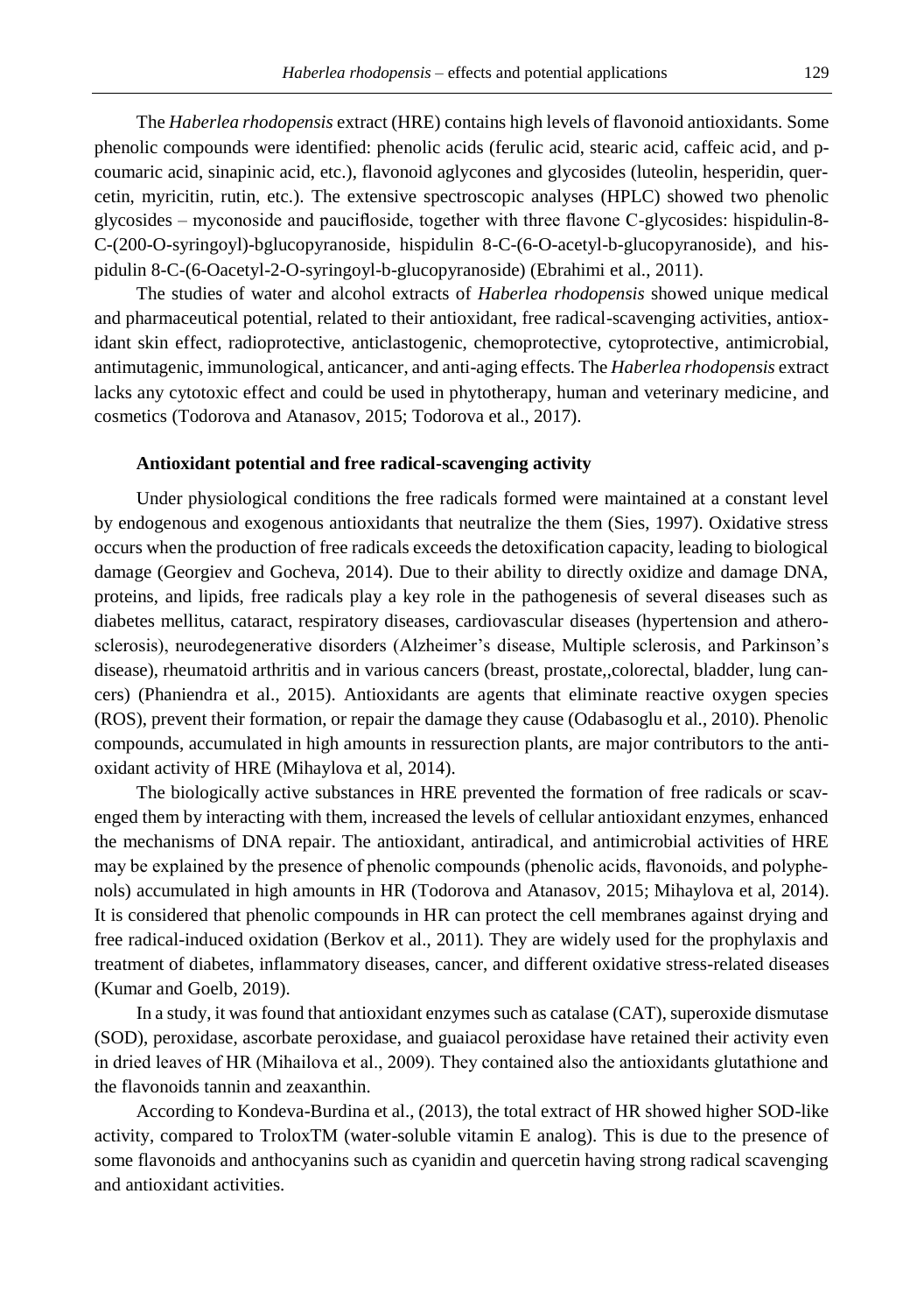According to Berkov et al. (2011), the free radical scavenging activity (DPPH assay) showed that polar fractions of both desiccated and fresh samples had strong antioxidant activity. The fraction from the desiccated leaves was more active due to the presence of phenolic compounds in the extracts.

According to Georgiev et al., (2020) *Haberlea rhodopensis* dried leaf extracts had higher and more specific anti-aging, proliferative and protective effects on cells than fresh leaf extracts.

In an experiment, it was found that methanol extracts from HR leaves showed stronger radicalscavenging (DPPH) activity than the reference compounds L-ascorbic acid and butylated hydroxytoluol (Radev et al., 2008).

Myconoside and three flavone C-glycosides were studied. Their antioxidant activity was measured by: DPPH, FRAP (iron-reducing antioxidant activity) and ABTS (2,2'-azino-bis (3-ethylbenzothiazoline-6-sulfonic acid) assays. The results showed that the these compounds had antioxidant activity. Myconoside demonstrated the highest DPPH (89.9%  $\pm$  0.3%), FRAP (2.49 TE  $\pm$  0.01) and ABTS ( $99.6\% \pm 0.1\%$ ) antioxidant activity similar to that of ascorbic acid. The results showed that these phenolic compounds isolated from HR demonstrated significant antioxidant activity, free radical scavenging potential, cytoprotective effect and inhibit lipid peroxidation (Kondeva-Burdina, et al., 2013).

The HRE stimulates the antioxidant skin defenses. The peroxide-stressed normal human dermal fibroblasts showed increased collagen VI (+822%), collagen XVI (+928%), and elastin (+144%) when treated with HRE. This effect was better for those obtained with retinoic acid and retinol (Dell'Acqua and Schweikert, 2011).

A linear correlation between the cytoprotective effects on rat hepatocytes and *in vitro* free radical scavenge and antioxidant activity of HR phenolic compounds was observed. In combination with tert-Butyl alcohol (t-BuOOH) all tested compounds showed a statistically significant reduction in hepatotoxic agent damage and preservation of cell viability, reduction in lactate dehydrogenase (LDH) leakage (as a marker for apoptotic cell degradation), maintenance of glutathione (GSH) level and reduction of lipid damage (Moyankova et al., 2014).

In many studies, it was found that ferulic acid, caffeic acid, and syringic acid, dihydrocaffeic, vanillic, and p-coumaric acids, luteolin etc. (Todorova and Atanasov, 2015; Berkov et al. 2011) showed strong antioxidant activity. They scavenged reactive oxygen species (ROS), reduced oxidative stress markers, and inhibited lipid peroxidation (Srinivasan et al., 2007).

In a study gallic acid showed an antioxidant protective effect. The administration of gallic acid (100mg/kg bw, orally) one hour prior to whole-body gamma radiation exposure (2–8 Gy) prevented radiation-induced reductions in antioxidant enzyme levels such as glutathione peroxidase (GPx), and glutathione (GSH), and lipid peroxidation inhibition (Nair and Nair, 2013).

It was found that syringic acid to be a powerful antioxidant that effectively inhibits linoleic acid peroxidation. It effective free radical scavenger and reduced oxidative stress markers. Syringic acid is a phenolic compound that shows a wide range of therapeutic applications in the prevention of cardiovascular disease, diabetes, cancer, cerebral ischemia, etc., (Srinivasulu et al., 2018).

#### **Radioprotective effect and anticlastogenic activity**

Many experiments described some plants and herbs that, when they administered *in vitro* and *in vivo*, before or after irradiation, they had radioprotective properties. They improve hematological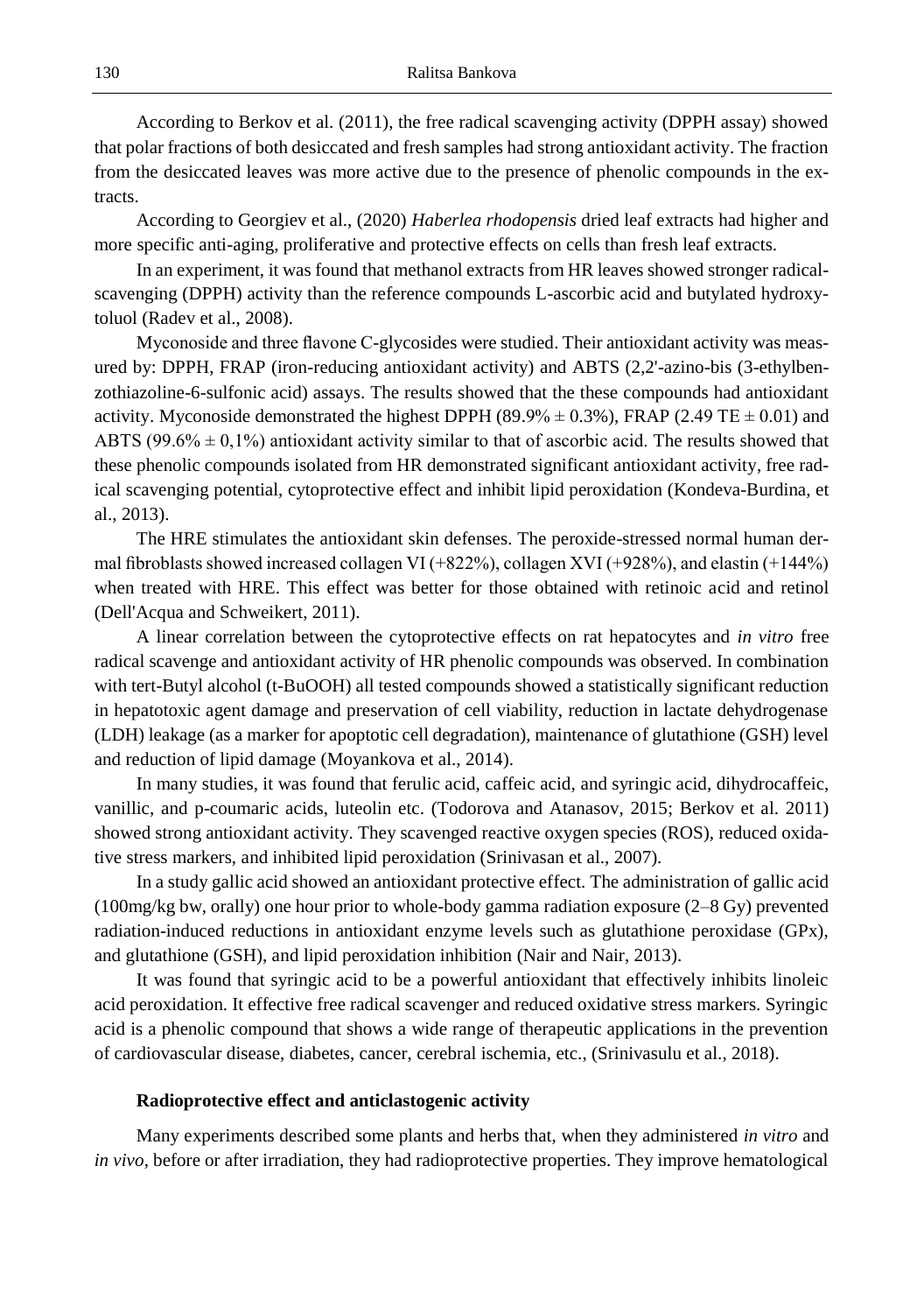parameters, prolong life, and reduce the negative effects of radiation on chromosome and DNA levels.

According to Decker (1995), plants containing polyphenols neutralize free radicals and increase the cellular antioxidants in the irradiated system. Polyphenols in plants can regulate the mRNA expression of antioxidant enzymes, such as glutathione peroxidase, glutathione transferase, CAT, and SOD, thus countering oxidative stress caused by ionizing radiation (Popov et al., 2010).

Ionizing radiation induces mutation, chromosomal aberrations, and apoptosis in cells. It may cause cell inactivation, death, cancer, hereditary diseases, etc. in humans and animals (Nair et al., 2001).

Free radical scavengers in *Haberlea rhodopensis* play a key role in radioprotection, as radiation-induced cytotoxicity is mediated mainly by the generation of free radicals and their action on DNA in the biological system (Georgieva et al., 2019).

According to Georgieva et al., (2019) HR has radioprotective potential and anticlastogenic, antimutagenic, antioxidant, and anti-aging effects due to the ability of its flavonoid aglycones, glycosides, and phenolic acids to scavenge free radicals and reduce oxidative stress. The membrane damage to lipids is considered a critical factor for reproductive cell death and radiation-induced cell damage. The extract of *Haberlea rhodopensis* reduces radiation-induced lipid peroxidation products, such as malondialdehyde, which damages DNA and enzyme systems (Von Sonntag, 1991; Popov et al., 2011b).

The *Haberlea rhodopensis* extract acting as a strong antioxidant could protect cells against the negative effects of ionization radiation (oxidative damage to DNA, proteins, and lipids) by initiating cell death or genomic instability. The results showed that the HR extract was effective in counteracting the clastogenic effect of radiation and thus providing radioprotection. The radioprotective properties of the HR are a consequence of its resurrection abilities under stress conditions, where the polyphenol antioxidants are involved in the protection of the photosynthesis apparatus and the antioxidant enzymatic systems (Georgieva et al., 2017).

The biologically active substances in the extract of *Haberlea rhodopensis* prevent the formation of free radicals or scavending them by interacting with them, increase the levels of cellular antioxidant enzymes, enhance the mechanisms of DNA repair. Applied to experimental animals before irradiation with ionizing radiation, the HRE demonstrates an anticlastogenic effect, expressed in a reduction in the frequency of gamma-ray-induced chromosomal aberrations (Georgieva et al., 2012).

According to Popov et al., (2013) the application of *Haberlea rhodopensis* extract (0.24 g/kg) before and after irradiation (2.0 Gy gamma-rays) to New Zealand white rabbits have increased the activity of the antioxidant enzymes such as CAT and SOD and decreased the level of malonic aldehyde (MDA). Thus, HRE had provided radioprotection against radiation-induced reductions in antioxidant capacity and increased lipid peroxidation.

In an experiment, it was found that the treatment of New Zealand rabbits with HRЕ (120 mg/kg, *i.m.*) before and after gamma irradiation (2.0 Gy) led to a significant reduction in the percentage of aberrant metaphases, as well as the different types of aberrations (Georgieva et al., 2012). The maximal radioprotective effect is achieved with the highest HR dose (Popov, 2011). These results showеd the radioprotective and anticlastogenic potential of HR in rabbits. Similar results were obtained by Popov et al. (2011b). The plant flavonoids possess a radioprotective effect in animals when applied before irradiation (Wang et al., 2020*).*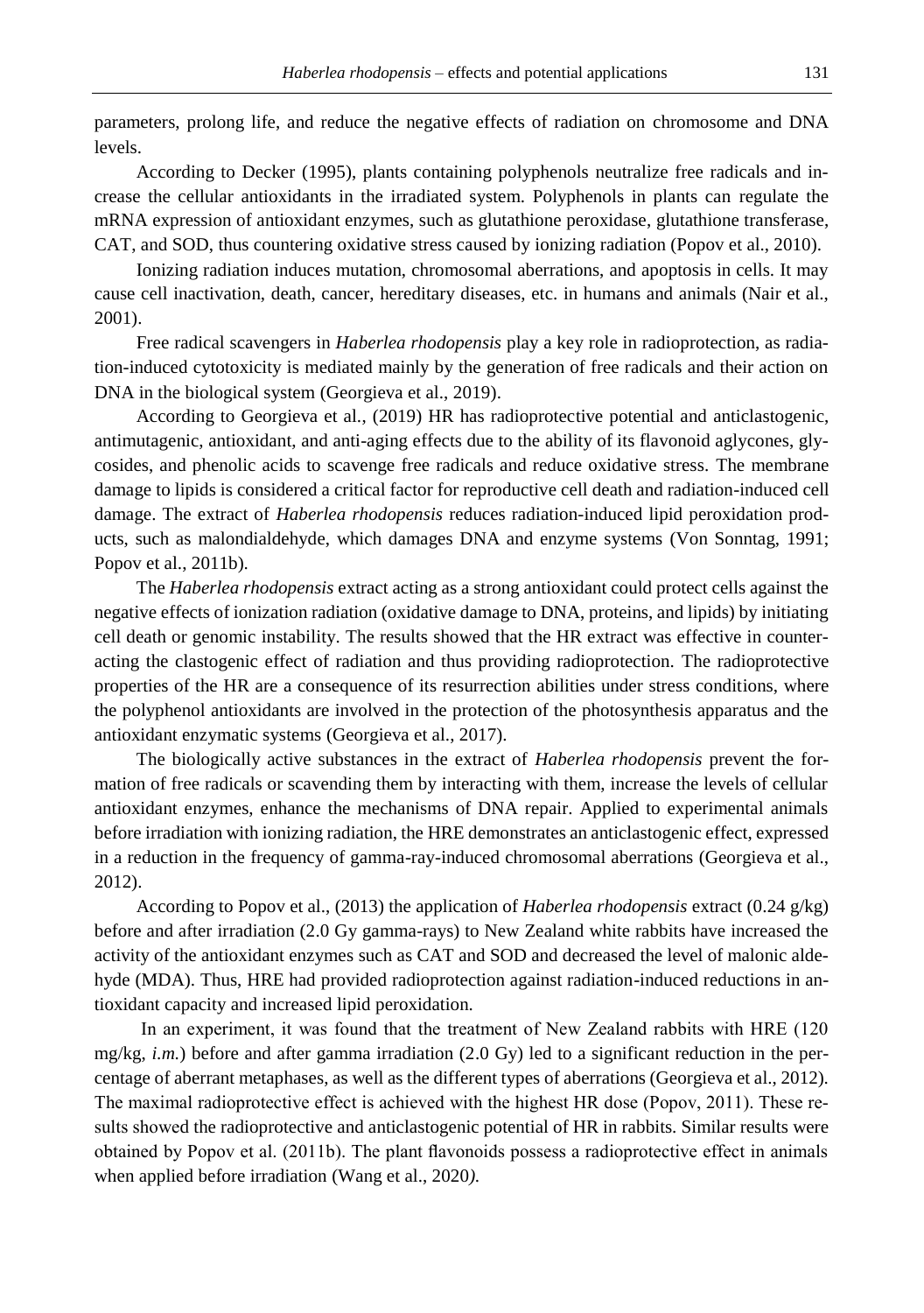Popov et al., (2011a) was found that the HRE (100 mg/kg for 2 days *i.m*.) inhibited the frequency of sister chromatid exchanges by 43.84%, as well as the number of chromosomal aberrations  $(p < 0.001)$  by 42.85%, respectively, induced from cyclophosphamide (CP) in peripheral lymphocytes of New Zealand white rabbits. The *Haberlea rhodopensis* extract inhibited the decrease in SOD and GPx activity. The results showed the antimutagenic potential and chemoprotective effect of HR against the CP-induced genotoxicity and clastogenicity in rabbit lymphocytes.

In a study, the application of HRE (0.24 g/kg b.w.) 2 hours before irradiation with 2 Gy significantly reduced radiation-induced histological lesions in testes. These results indicated the radioprotective potential of HR leaf extract against the effects of whole-body gamma irradiation on the rabbit's testicular histostructure (Penchev et al., 2018).

Popov et al. (2010) was found that HRE (at concentrations of 1.0  $\mu$ l/ml, 4.0  $\mu$ l/ml, and 8.0 μl/ml) reduced the frequency of chromosomal aberrations, especially double chromosome fragments, and dicentrics, more effectively than vitamin C  $(1.0 \text{ µg/ml})$  in the rabbit peripheral blood lymphocytes after *in vitro* gamma irradiation (2 Gy). These results showed that HRE has radioprotective and anticlastogenic potential.

The biologically active substances contained in HR also have radioprotective and anticlastogenic effects. When hesperidin was administered orally to mice (25 mg/kg) 7 days before wholebody irradiation (4 Gy), it restored the antioxidant status to almost normal levels and reduced DNA damage, lipid peroxidation levels, and comet parameters. Hesperidin reduced the hepatic damage induced by radiation. The results showed that hesperidin was an effective radioprotector against radiation-induced liver damage in mice (Kalpana et al., 2011).

Gallic acid has an anticlastogenic effect. Тhe administration of gallic acid (100 mg/kg b.w.) 1 hour before gamma radiation (2–8 Gy) resulted in inhibition of micronucleus formation and chromosomal aberrations in leukocytes and bone marrow cells. Activation of reparative processes in DNA and reduction of mortality and weight loss in irradiated mice were observed (Nair and Nair, 2013).

In the experiment, mice were treated with various quantities of ferulic acid (50, 75, and 100 mg/kg b.w. *i.p*.) 1-hour prior to exposure to 4.0 Gy whole-body gamma irradiation. The introduction of ferulic acid induced a concentration-dependent reduction in the DNA injuries in bone marrow cells and peripheral blood leukocytes of mice. It reduced the number of dicentric aberration, micronuclei, and lipid peroxidation and also improved the antioxidant status of the cells. These results showed that ferulic acid exhibits a radioprotective and anticlastogenic effect (Maurya et al., 2006)

According to Devipriya et al. (2008), a significant decrease in the density of chromosome aberrations, micronuclei, and comet parameters was observed in human lymphocytes administered with 66 µM caffeic acid 30 min before gamma irradiation. These results showеd that caffeic acid protects lymphocytes against gamma-induced cell damage. Caffeic acid showed to be effective against inflammation, mutagenesis and bacterial infections.

In an experiment in mice receiving luteolin (10 μmol/kg) 2 hours before irradiation with γ-rays (6 Gy) a protective effect was observed against the reduction of endogenous ascorbic acid in their bones. The results showеd that luteolin exhibits both *in vivo* and *in vitro* antioxidant activity and that its radioprotective effect may be due to its ability to scavenge free hydroxyl radicals (Shimoi et al., 1996).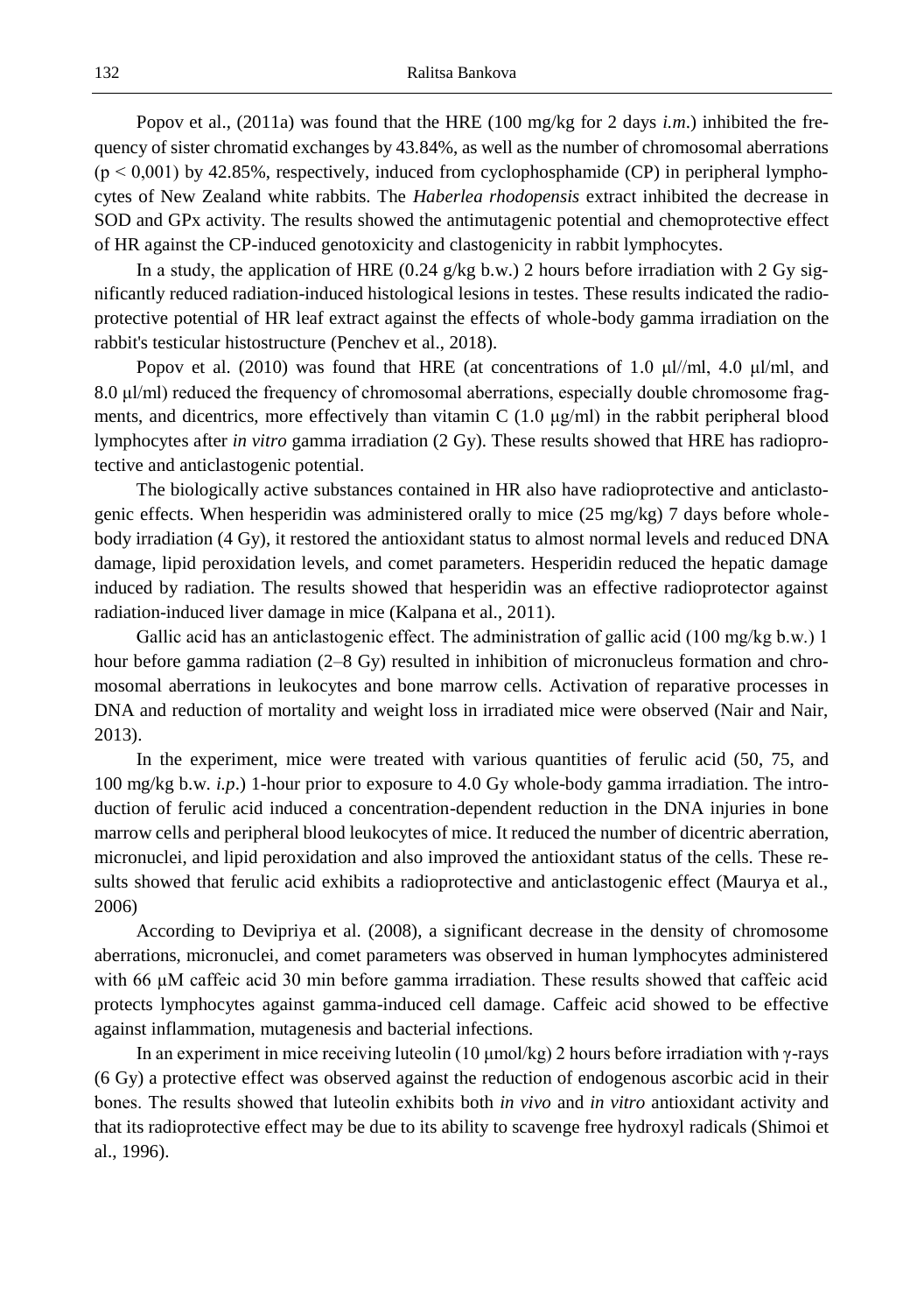# **Immunostimulatory effects**

Most of the synthetic chemotherapeutic agents used today are immunosuppressants and lead to numerous side effects such as diarrhoea, nausea and vomiting (Carr et al., 2008).

The plant-based immunomodulators are employed as supportive or adjuvant therapy to reduce the toxic side effects of chemotherapy. In addition, the plants can have synergistic action in the therapy (Diwanay et al., 2004).

In an experiment, New Zealand white rabbits were immunized with keyhole limpet hemocyanin (KLH) and treated with *Haberlea rhodopensis extract* (2x120 mg/kg, b.w., *i.m*.) prior to singledose (2 Gy) irradiation. The non-irradiated control group was also treated with HRE. Rabbits were reimmunized and re-treated with HRE on Day 36. KLH-specific production of total IgM, G, A, and KLH-specific IgG antibody was determined during the primary and secondary antibody response by ELISA. Gamma-radiation induces immunosuppression on the total production of primary antibodies. Administration of HRE restored the primary total KLH-specific antibodies and significantly increased the primary KLH-specific IgG antibodies response. *Haberlea rhodopensis extract* strongly enhanced the production of KLH-specific antibodies after reimmunization. *Haberlea rhodopensis* extract showed *in vivo* immunostimulatory activity, increasing the secondary production of IgG, IgM, and IgA in experimental rabbits, immunized with the KLH. The immunostimulating effect was preserved for more than 23 days after a secondary administration of the HRE and KLH, revealing the potential of the HR to boost the humoral immune response. The results showed that HRE exhibits immunostimulatory properties and may play a radioprotective role against γ-irradiation damaging the immune response (Dobreva et al., 2014).

The immunostimulatory activity of HRE is due to the fact that HR induces the secretion of interferon-γ, thus enhancing the switching of IgG class and IgG memory B cells formation. *Haberlea rhodopensis* stimulates the release of cytokines such as IL-2, IL-6, and IL-10 from antigen-presenting cells and T helper cells leading to increased proliferation of activated memory B cells. It can affect the process of memory B-cell activation by increasing the expression of MHC II (major histocompatibility complex) and costimulatory molecules and thus may lead to improved antigen presentation (Dobreva et al., 2014).

In another experiment, New Zealand white rabbits were immunized with keyhole limpet hemocyanin (KLH). At the same time, rabbits were injected with HRE (100 mg/kg), 50 mg/kg CP, or HRЕ + CP. The rabbits were reimmunized and treated with HRE and CP on day 44. The specific production of anti-KLH total IgM, G, A, and KLH-specific IgG antibodies was determined on days 0, 15, 22, 28 for primary and days 43, 51, 58, 66 for secondary antibody response by ELISA. The results showed that KLH-specific production of IgG antibodies increased significantly after treatment with HRE during the secondary humoral immune response. At the tested concentration, the HRE showed a well immunostimulatory activity on the secondary IgG and to a lesser extent on the secondary production of IgG, M, A antibodies (Popov et al., 2010).

According to Kandilarov et al., (2014) the treatment of rats with male Wistar rats with HRE (50 mg/kg b.w., *i.p*.) led to a significant increase in the number of hemopoietic progenitor stem cells (CD34+) in the peripheral blood. *Haberlea rhodopensis* increased platelet levels in the peripheral blood compared to controls. The hematopoietic stem cells can differentiate into different immune cells that fight malignant hematological diseases, heart attack, bone fractures, diabetes, multiple sclerosis, and other autoimmune diseases, etc. It is suggested that HRE may be used as a stem-cell liberator.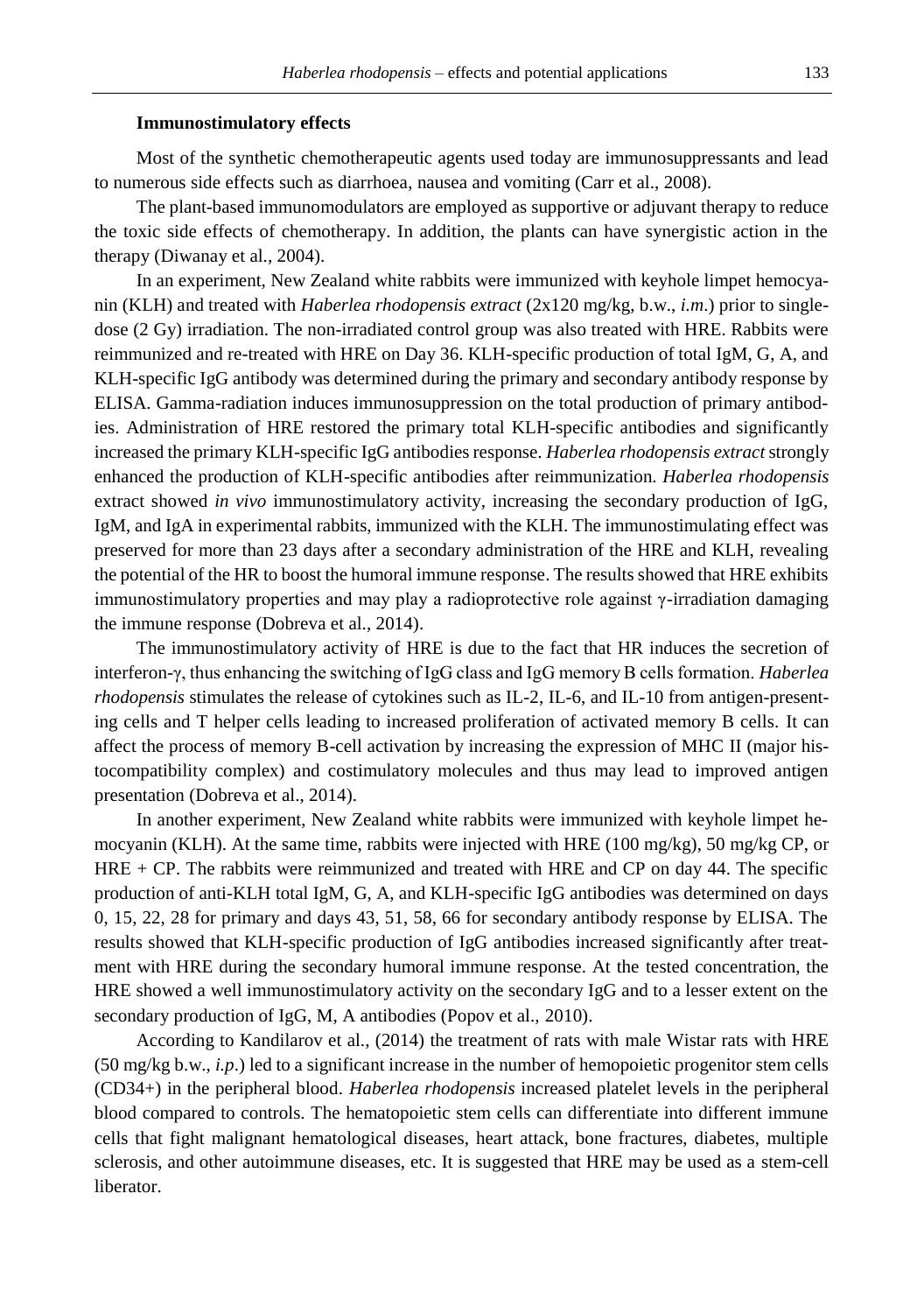*Haberlea rhodopensis extract* was administered orally to 6 healthy volunteers (9 g in compressed gelatin capsules). Two hours after ingestion an increase in the absolute neutrophil count from 19% to 44.18% was observed in all subjects compared to control values taken before HR administration. The percentage change in total blood cell count (white blood cells, red, blood cells, and platelets) varies between 4 and 21%. This is evidence that dry *Hаberlea rhodopensis* contains substances, that activate neutrophils, associated with systemic immunity (Todorova et al., 2017).

#### **Anticancer activity**

*Haberlea rhodopensis* was studied as potential cancer modulating drug, where human embryonic (HEK293<sup>+/+</sup>) as well as prostate cancer cell lines (LNCaP ( $p53^{+/+}$ ) and PC3 ( $p53^{-/}$ ) were used as a model for oxidative and genotoxic stress. In the nonmalignant cell line HEK 293, HR had an apoptosis-protective and cell death-reducing effect when the cells were pre-treated before H2O2 induced oxidative stress. The results showed that HRE had an antioxidative effect in cancer versus normal cell lines and differentially modulate distinct cell lines in genotoxic and inflammatory stress, stimulating NFkB activation in p53<sup>+/+</sup> cells, while suppressing its signaling in p53<sup>-/-</sup> cells. *Haberlea rhodopensis* is a potential drug for the treatment of prostate cancer (Hayrabedyan et al., 2013).

The cytotoxicity of HR on MDA-MB-231 (breast cancer), HL-60 (acute myelocytic leukemia), its multidrug-resistant subline HL-60/Dox, SKW-3 (T-cell leukemia) cell lines were tested. After 72 h exposure at concentrations up to 50 mg/ml of HRE were found that they did not cause any significant cytotoxic effects on the studied cell lines and therefore HR can be used in phytotherapy (Berkov et al., 2011).

Some compounds found in HRE were registered to possess antitumor activities.

According to Lin et al. (2008) luteolin has anti-inflammatory, anti-allergic, and anti-cancer properties. It acts as an antioxidant or prooxidant. Luteolin was found to inhibit ROS-induced damage of lipids, DNA, and proteins. The anti-cancer property of luteolin is associated with the induction of apoptosis and inhibition of cell proliferation, metastasis, and angiogenesis. Luteolin sensitizes cancer cells to drug-induced cytotoxicity by suppressing cell survival pathways such as phosphatidylinositol 3'-kinase (PI3K)/Akt, nuclear factor kappa B (NF-kappaB), and X-linked inhibitor of apoptosis protein, and stimulating apoptosis pathways, including those that induce the tumor suppressor p53. Luteolin is thought to have anti-cancer properties in various cancers. Luteolin inhibits DNA synthesis and proliferation in mammary epithelial cells and breast cancer cells induced by estrogens, both *in vitro* and *in vivo*. Luteolin suppresses the proliferation of prostate cancer cells. It eliminates the transformed cells by inducing apoptosis. Luteolin inhibits cancer cell proliferation and suppresses tumor angiogenesis. Luteolin can arrest the cell cycle during the  $G_1$  phase in prostate and human gastric cancer, and in melanoma cells. *In vivo* experiments in nude mice with tumors showеd that luteolin inhibits the growth of tumors formed from human skin carcinoma, hepatoma, and human ovarian cancer cells in a dose-dependent manner. In addition, recent studies showed that it prevents cancer.

In an experiment, it was observed that hesperidin had a significant cytotoxic effect against some breast (MCF7), larynx (HeP2), cervix (HeLa), and liver (HPg2) carcinoma cell lines. Its inhibitory concentration (IC<sub>50</sub>) values for the these cell lines were 1.67, 3.33, 4.17, 4.58  $\mu$ g/ml compared to 0.4, 0.85, 0.7, 0.6 µg/ml for standard doxorubicin respectively. The anticancer potential of hesperidin may be due to its antioxidant activity, increased inhibition of cell proliferation, and antimutagenic effect (Al-Ashaal and El-Sheltawy, 2011).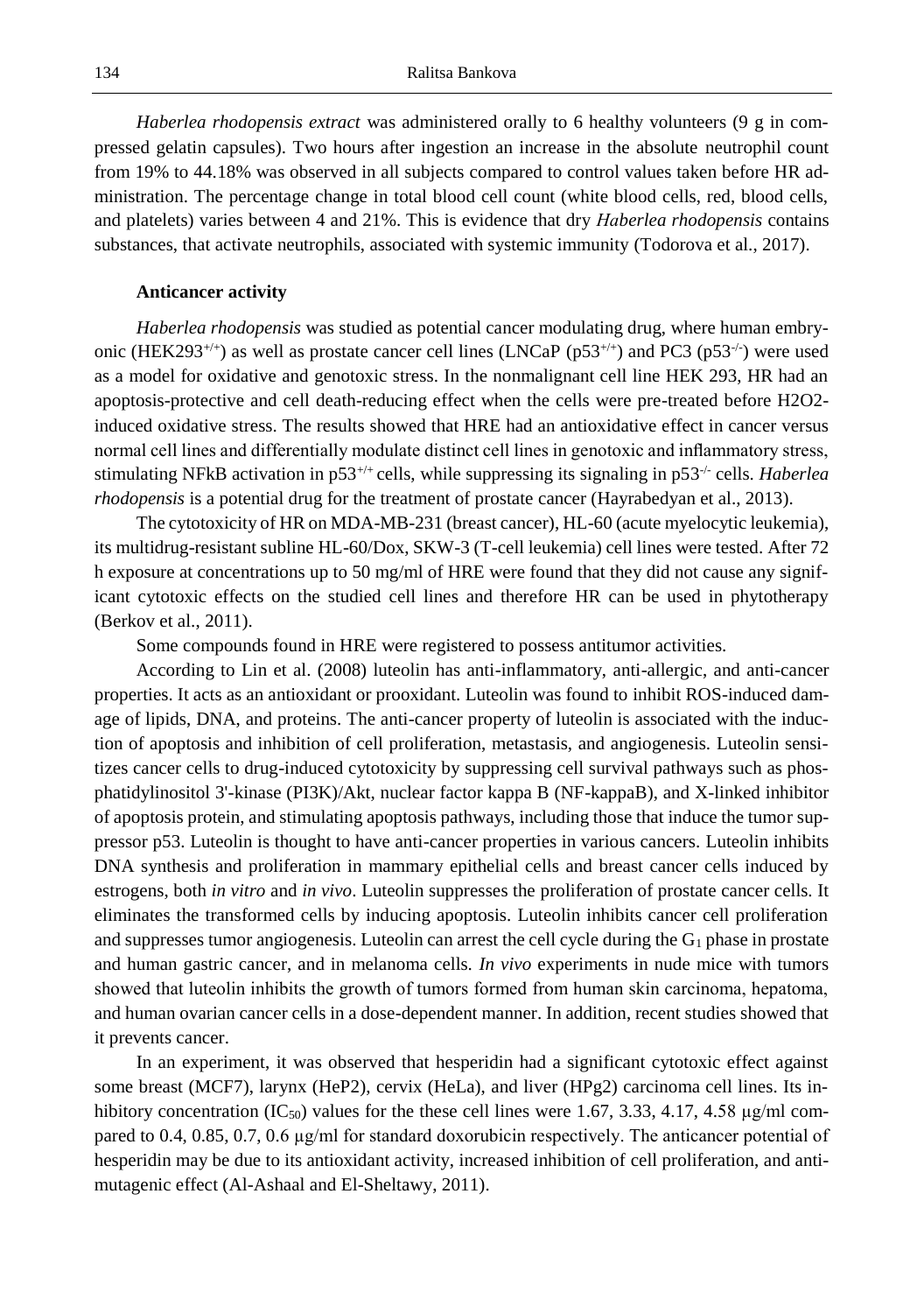According to Tanaka et al. (1997), hesperidin acted as a chemopreventive agent against colon carcinogenesis, by suppressing cell proliferation in the colonic crypts. According to Stanisic et al. (2018), hesperidin showed anti-cancer activity in bladder, prostate, and liver cancer.

According to Prasad et al., (2011) caffeic acid showed a potent anticancer effect in the human fibrosarcoma cell line HT-1080. Increased oxidative DNA damage and apoptotic morphological changes were observed in the caffeic acid-treated groups.

According to Tao et al. (2015) quercetin has an inhibitory effect on MCF-7 and MDA-MB-231 human breast cancer cell lines through induction of apoptosis, up-regulation of miR-146a expression, activation of mitochondrial-dependent pathways, activation of caspase-3, and down-regulation of the expression of epidermal growth factor receptor.

Dihydrocaffeic acid have cancer chemoprevention, antimutagenic and anticarcinogenic activities (Santana-Gálvez et al., 2020).

## **Antibacterial effects**

Radev et al., (2009) studied the antibacterial activity of total water-alcoholic extract of Haberlea rhodopensis using the disk-diffusion method. The results showed that the herb inhibited the bacterial growth of both methicillin-susceptible Staphylococcus aureus (MSSA) and methicillin-resistant *Staphylococcus aureus* (MRSA *Staphylococcus aureus)* more strongly than that of *Pseudomonas aeruginosa* and *Escherichia coli.* Scientists are discussing the possibility of antibacterial activity of *Haberlea rhodopensis.*

### **Anti-aging effects**

According to Dell'Acqua and Schweikert (2011), 3% *Haberlea rhodopensis extract* protected UV-induced dermis oxidation by 100% ( $P < 0.01$ ) in human skin biopsies. Cream containing 3% HRE was applied to human volunteers. An increase in skin elasticity ( $P < 0.0002$ ) and skin radiance  $(P < 0.05)$  was observed after 15 days of treatment. These results confirm the antioxidant and antiaging effects of HRE.

*Haberlea rhodopensis extract* had a very strong antioxidant and anti-aging effect. It is involved in the synthesis of collagen and elastin genes in human skin by increasing mRNA activity substance by myconoside. HRE improved skin elasticity and is used in anti-wrinkle cosmetics (Hooda, 2015).

This review showеd the main effects of HR and its potential applications in human and veterinary medicine and cosmetics. More studies of HR are needed for its use in pharmacy and medicine as a drug.

#### **References**

- 1. Kandilarov, I., T. Deneva, P. Pavlov, D. Penkov, V. Kokova, L. Peĭchev. (2014). *A study of mobili*zation of hematopoietic/progenitor stem cells in peripheral blood of rats, treated with Haberlea *rhodopensis and Aphanizomenon flos-aquae*. Scientific researches of the Union of Scientists in Bulgaria-Plovdiv, series G. Medicine, Pharmacy and Dental medicine, Vol. ХVI, Medicine and Stomatology Session, 31. October-1. November 2014, 34–38.
- 2. Al-Ashaal, H., S. T El-Sheltawy. (2011). *Antioxidant capacity of hesperidin from citrus peel using electron spin resonance and cytotoxic activity against human carcinoma cell lines*. Pharm Biol, 49 (3), 276–282.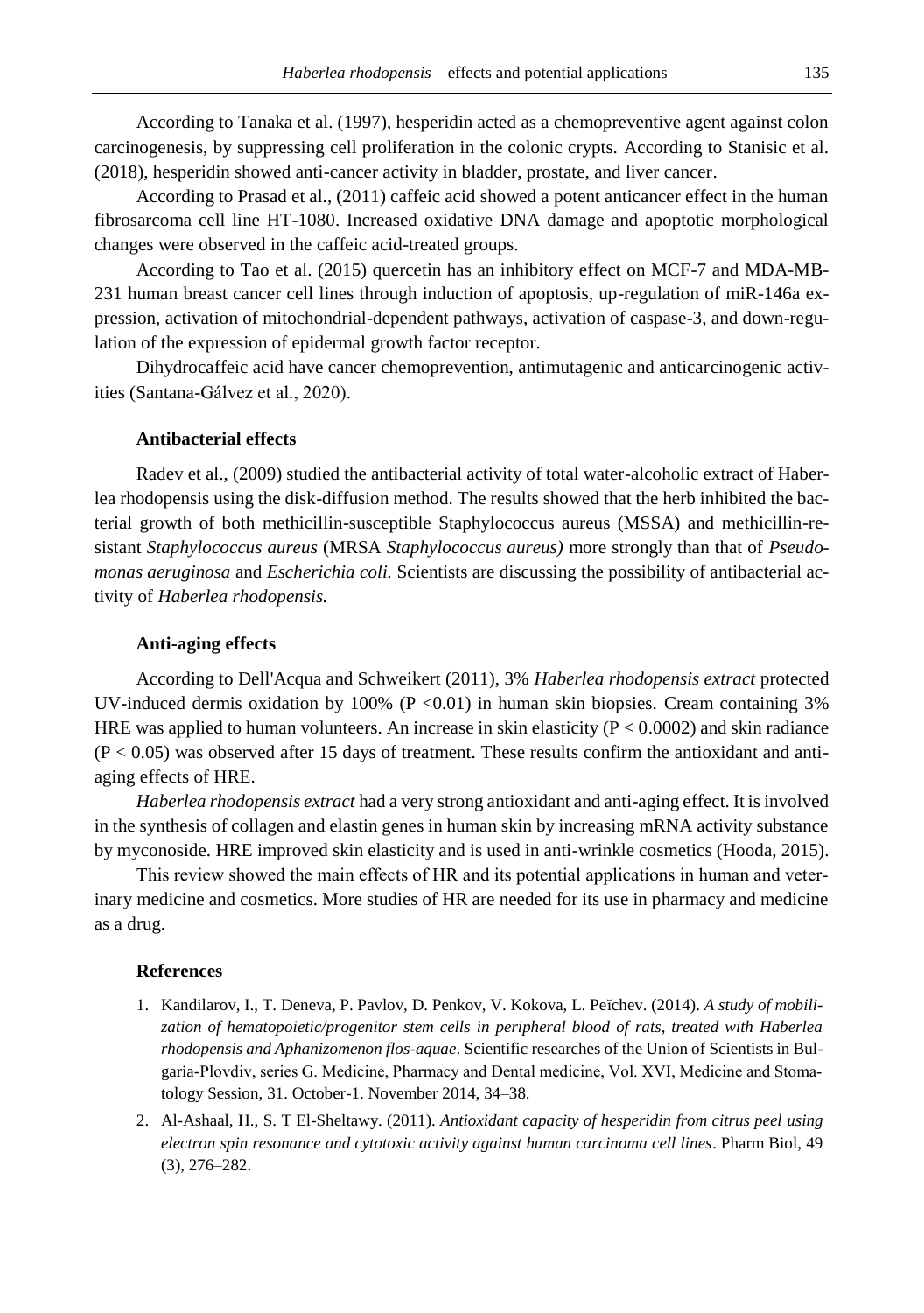- 3. Benkovic, V., A. H. Knežević, D. Dikić, D. Lisicic, N. Orsolic, I. Basić, N. Kopjar. (2009). *Radioprotective effects of quercetin and ethanolic extract of propolis in gamma-irradiated mice*. Archives of Industrial Hygiene and Toxicology, 60 (2):129–138.
- 4. Berkov, S., M. T. Nikolova, N. I. Hristozova, G. Z. Momekov, I. I. Ionkova, D. L. Djilianov. (2011). *GC–MS profiling of bioactive extracts from Haberlea rhodopensis: an endemic resurrection plant*. J. Serb. Chem. Soc., 76 (2) 211–220.
- 5. Carr, C., J. Ng, T. Wigmore. (2008). *The side effects of chemotherapeutic agents*. Current Anaesthesia & Critical Care, 19 (2), 70–79.
- 6. Daskalova, E., S. Dontcheva, G. Yahubyan, I. Minkov, V. Toneva, (2011). *Ecological characteristics and conservation of the protected resurrection species Haberlea rhodopensis Friv. as in vitro plants through a modified micropropagation system*. Biotechnology & Biotechnological Equipment., 24 (1) 213–217.
- 7. Decker. (1995). *The role of phenolics, conjugated linoleic acid, carnosine, and pyrroloquinoline quinone as nonessential dietary antioxidants*. Nutr. Rev., 53(3), 49–58.
- 8. Dell'Acqua, G., K. Schweikert. (2011). *Skin benefits of a myconoside-rich extract from resurrection plant Haberlea rhodopensis*. International journal of cosmetic science. 34 (2):132–139.
- 9. Devipriya, N., A. Sudheer, V. Menon. (2008). *Caffeic acid protects human peripheral blood lymphocytes against gamma radiation*‐*induced cellular damage*. J Biochem Mol Toxicol., 22 (3):175– 186.
- 10. Dobreva, Z. G., B. N. Popov, S. Y. Georgieva, S. A. Stanilova. (2014). *Immunostimulatory activities of Haberlea rhodopensis leaf extract on the specific antibody response: protective effects against γradiation induced immunosuppression*. Food and Agricultural Immunology, 26 (3), 381–393.
- 11. Ebrahimi S.N., F. Gafner, G. Dell'Acqua, K. Schweikert, M. Hamburger. (2011). *Flavone 8-C-glycosides from Haberlea rhodopensis Friv. (Gesneriaceae)*. Helv Chim Acta, 94 (1), 38–45.
- 12. Georgiev, Y. N., M. H. Ognyanov, P. N. Denev. (2020). *The ancient Thracian endemic plant Haberlea rhodopensis Friv. and related species: A review*. Journal of Ethnopharmacology, 249 (2020), 1– 16.
- 13. Georgieva, S., B. Popov, S. Tanchev, D. Gencheva. (2012). *Haberlea rhodopensis (Friv.) reduces chromosomal aberrations in whole body irradiated rabbits*. International Journal of Phytomedicine, 4 (3), 395–398.
- 14. Georgieva, K., S. Dagnon, E. Gesheva, D. Bozhilov, G. Mihailova, S. Doncheva. (2017). *Antioxidant defense during desiccation of the resurrection plant Haberlea rhodopensis*. Plant Physiology and Biochemistry, vol. 114, 51–59.
- 15. Georgieva, S., D. Gencheva, B. Popov, N. Grozeva, M. Zhelyazkova. (2019). *Radioprotective action of resurrection plant Haberlea rhodopensis Friv. (Gesneriaceae) and role of flavonoids and phenolic acids*. Bulgarian Journal of Agricultural Science, 25 (3), 158–168.
- 16. Hayrabedyan, S., K. Todorova, D. Zasheva, D. Moyankova, D. Georgieva, J. Todorova, D. Djilianov. (2013). *Haberlea rhodopensis has potential as a new drug source based on its broad biological modalities*. Biotechnol.& Biotechnol., 27 (1), 3553–3560.
- 17. Hooda, R. (2015). *Antiwrinkle herbal drugs – an update*. Journal of Pharmacognosy and Phytochemistry, 4 (4), 277–281.
- 18. Kalpana, K., N. Devipriya, Nagarajan S. Marimuthu, P. Vishwanathan, K. Thayalan, V. Menon. (2011*). Evaluating the radioprotective effect of hesperidin in the liver of Swiss albino mice*. European journal of pharmacology, 658, (2–3), 206–212.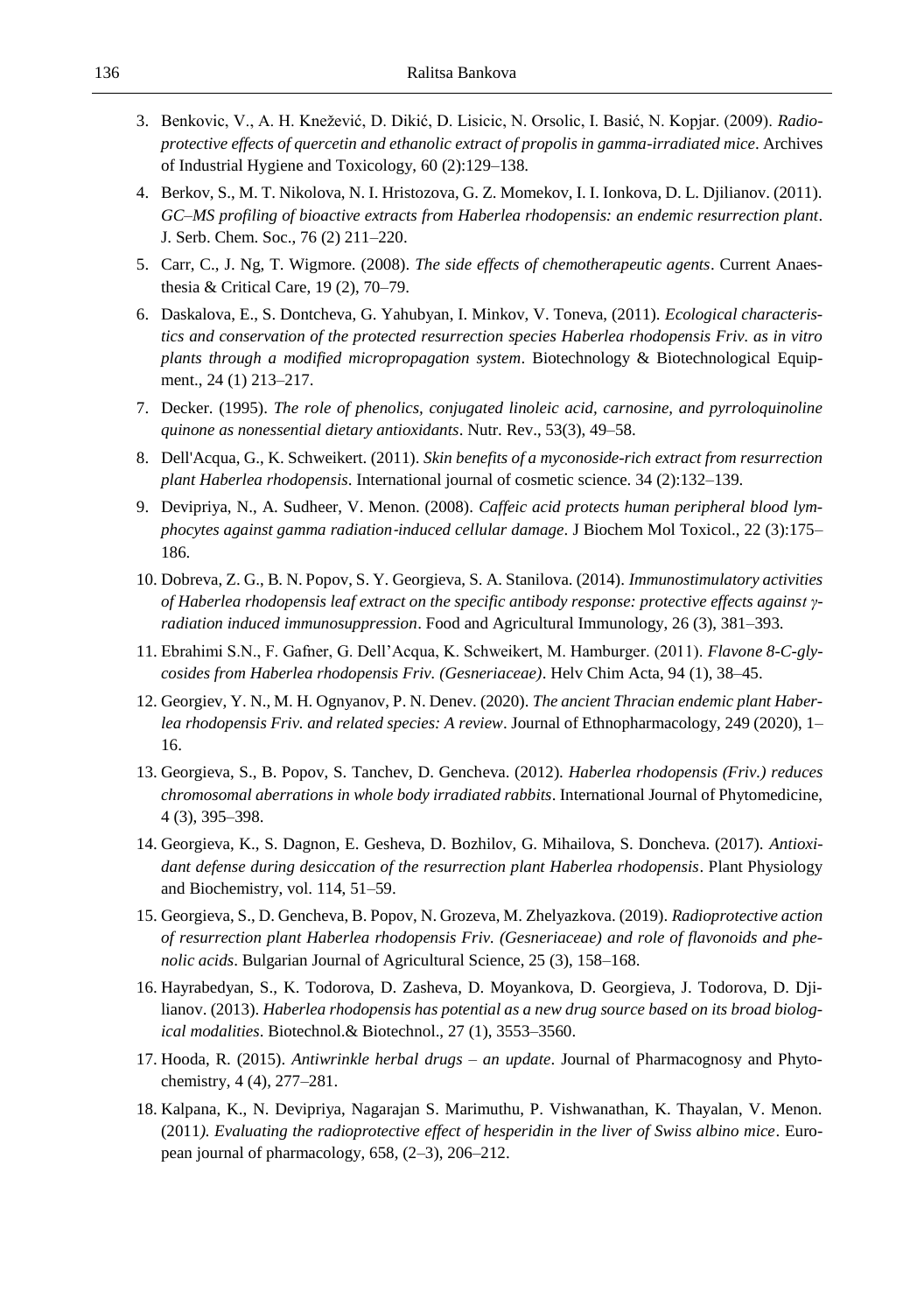- 19. Kondeva–Burdina, M., D. Zheleva–Dimitrova, P. Nedialkov, U. Girreser, M. Mitcheva. (2013). *Cytoprotective and antioxidant effects of phenolic compounds from Haberlea rhodopensis Friv. (Gesneriaceae)*. Pharmacognosy Magazine, 9 (360, 294–301.
- 20. Kumar, N., N. Goel. (2019). *Phenolic acids: Natural versatile molecules with promising therapeutic applications*. Biotechnology reports, 24 (2019), 1–30.
- 21. Lin, Y., R. Shi, X. Wang, H.–M. Shen. (2008). *Luteolin, a flavonoid with potential for cancer prevention and therapy*. Curr Cancer Drug Targets, 8 (7), 634–646.
- 22. Maurya, D., V. Salvi, K. Nair. (2006). *Radiation protection of DNA by ferulic acid under in vitro and in vivo conditions. Molecular and cellular biochemistry*. Mol Cell Biochem, 280 (1–2), 209– 217.
- 23. Mihailova, G., S. Petkova, K. Georgieva. (2009). *Changes in some antioxidant enzyme activities in Haberlea rhodopensis during desiccation at high temperature*. Biotechnology & Biotechnological Equipment. 23 (1), 561–564.
- 24. Mihaylova D., A. Lante, A. Krastanov. (2014). *Total phenolic content, antioxidant and antimicrobial activity of Haberlea rhodopensis extracts obtained by pressurized–liquid extraction*. Acta Alimentaria. 44 (3), 326–332.
- 25. Moyankova D., P. Mladenov, S. Berkov, D. Peshev, D. Georgieva, D. Djilianov. (2014). *Metabolic profiling of the resurrection plant Haberlea rhodopensis during desiccation and recovery*. Physiol Plantarum. 152:675–687).
- 26. Nair G. G., K. Nair. (2013). *Radioprotective effects of gallic acid in mice*. BioMed research international, vol. 2013, article ID 953079, 1–13.
- 27. Odabasoglu, F., Z. Halici, H. Aygun, M. Halici, F. Atalay, A. Cakir, Y. Bayir, H. Suleyman. (2010). *Α–lipoic acid has anti–inflammatory and anti–oxidative properties: An experimental study in rats with carrageenan–induced acute and cotton pellet–induced chronic inflammations*. The British journal of nutrition. 105. 31–43.
- 28. Phaniendra, A.,D. B. Jestadi, L. Periyasamy. (2015). *Free radicals: properties, sources, targets, and their implication in various diseases*. Indian J Clin Biochem., 230 (1): 11–26.
- 29. Penchev, G., S. Georgieva, B. Popov. (2018). *Protection against radiation–induced testicular injury in rabbits by Haberlea rhodopensis (a Balkan ressurection plant) extract*. Bulgarian Journal of Veterinary Medicine, 21 (3), 313–321.
- 30. Popov, B., R. Radev, S. Georgieva. (2010). *In vitro incidence of chromosome aberrations in gamma–irradiated rabbit lymphocytes, treated with Haberlea rhodopensis extract and vitamin C*. Bulgarian Journal of Veterinary Medicine, 13 (3), 148−153.
- 31. Popov, B., Sv. Georgieva, V. Gadjeva. (2011a). *Modulatory effects of total extract of Haberlea rhodopensis against the cyclophosphamide induced genotoxicity in rabbit lymphocytes in vivo*. Trakia Journal of Sciences, 9 (1), 51–57.
- 32. Popov, B., S. Georgieva, V. Gadjeva, V. Petrov. (2011b). *Radioprotective, anticlastogenic and antioxidant effects of total extract of Haberlea Rhodopensis on rabbit blood samples exposed to gamma radiation in vitro*. Revue Méd. Vét., 162 (1), 34–39.
- 33. Popov, B., S. Georgieva, M. Oblakova, G. Bonev. (2013). *Effects of Haberlea rhodopensis extract on antioxidation and lipid peroxidation in rabbits after exposure to 60CO–Γ–rays*. Archives of Biological Sciences. 65(1):91–97.
- 34. Prasad, N.R., A. Karthikeyan, S. Karthikeyan, B. V. Reddy. (2011). *Inhibitory effect of caffeic acid on cancer cell proliferation by oxidative mechanism in human HT–1080 fibrosarcoma cell line*. Mol Cell Biochem., 349 (1–2), 11–19.